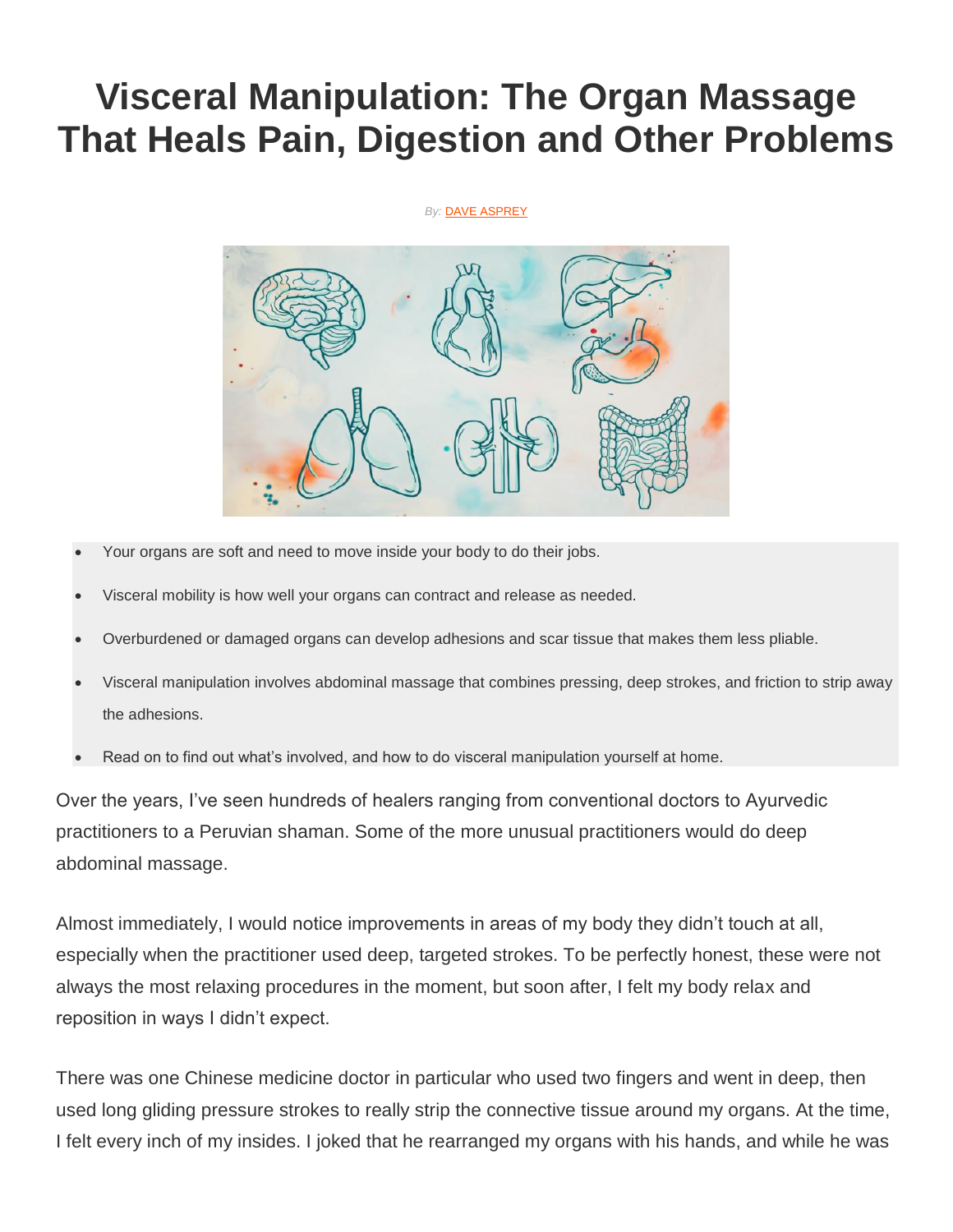working I felt my muscles in my upper and mid-back release, even though he was nowhere near my back muscles.

My whole body tensed, then the relaxation that followed melted me into the table. It's something you have to experience to describe. Some people have an emotional response, likely from the release of bound-up stress hormones.

When I would leave appointments with that doctor, I sat taller. I felt taller. And, my body changed. He massaged my abdomen, but my shoulder moved differently from then on. I had a more comfortable flow when walking. If you're wondering what was the mechanism behind the change, keep reading to learn about how the movement of your organs relates to your whole body.

#### What is visceral mobility?



Your organs are soft and need to move inside your body to do their jobs. Visceral mobility is how well your organs can contract and release and squish as needed. Overburdened or damaged organs can develop adhesions<sup>[\[1\]](https://blog.bulletproof.com/visceral-mobility-manipulation/#ref-1)</sup> and scar tissue that makes them less pliable. When the fascia — the connective tissue and fluid around organs — becomes stiff, it limits their movement and pliability and hinders your organs' function.

This carries through to the rest of your body, and there are two main ideas behind why. First there's the logic that the entire body is innervated, so problems on the organ side of the nerve carry through the length of the nerve to muscles and limbs. The second idea is that stiff fascia around an organ formed because there was a problem, and that's your body's way of protecting vulnerable spots. Once the problem resolves, the fascia remains. Your whole body's movement stems from your core,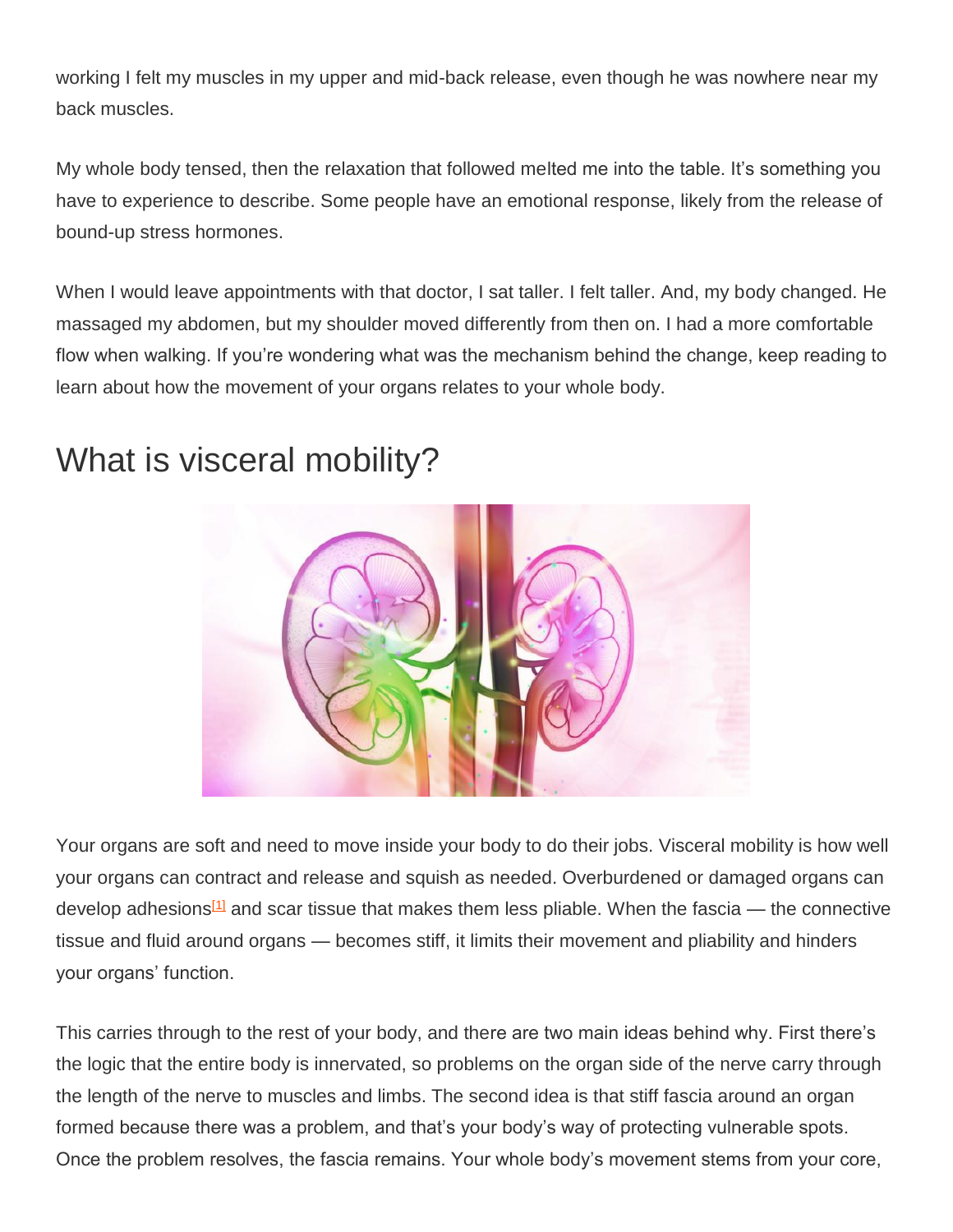and pain and tightness from your organs sends the signal to limit movement from the parts of your body that will expose the vulnerable area.

Visceral mobility isn't well researched, but my guess is, it's a combination of the two. Your organs and systems do not exist in a vacuum. Your whole body is connected and constantly communicating in ways science hasn't discovered yet.



## What is visceral manipulation?

Visceral manipulation involves abdominal massage that combines pressing, deep strokes, and friction to strip away the adhesions. The goal is to restore the pliable, mobile state that helps your organs get the circulation, nutrients, and suppleness they need to function properly.

## Benefits of visceral manipulation

Like I said before, you have to experience it to believe it. There's nothing like feeling your muscles and joints release and realign, all because someone worked on your abdominal cavity for a while.

Anecdotally, people report improvements in many areas, like:

- Reduced chronic muscle pain
- Less bloating and constipation
- Improvements with uterine fibroids and cysts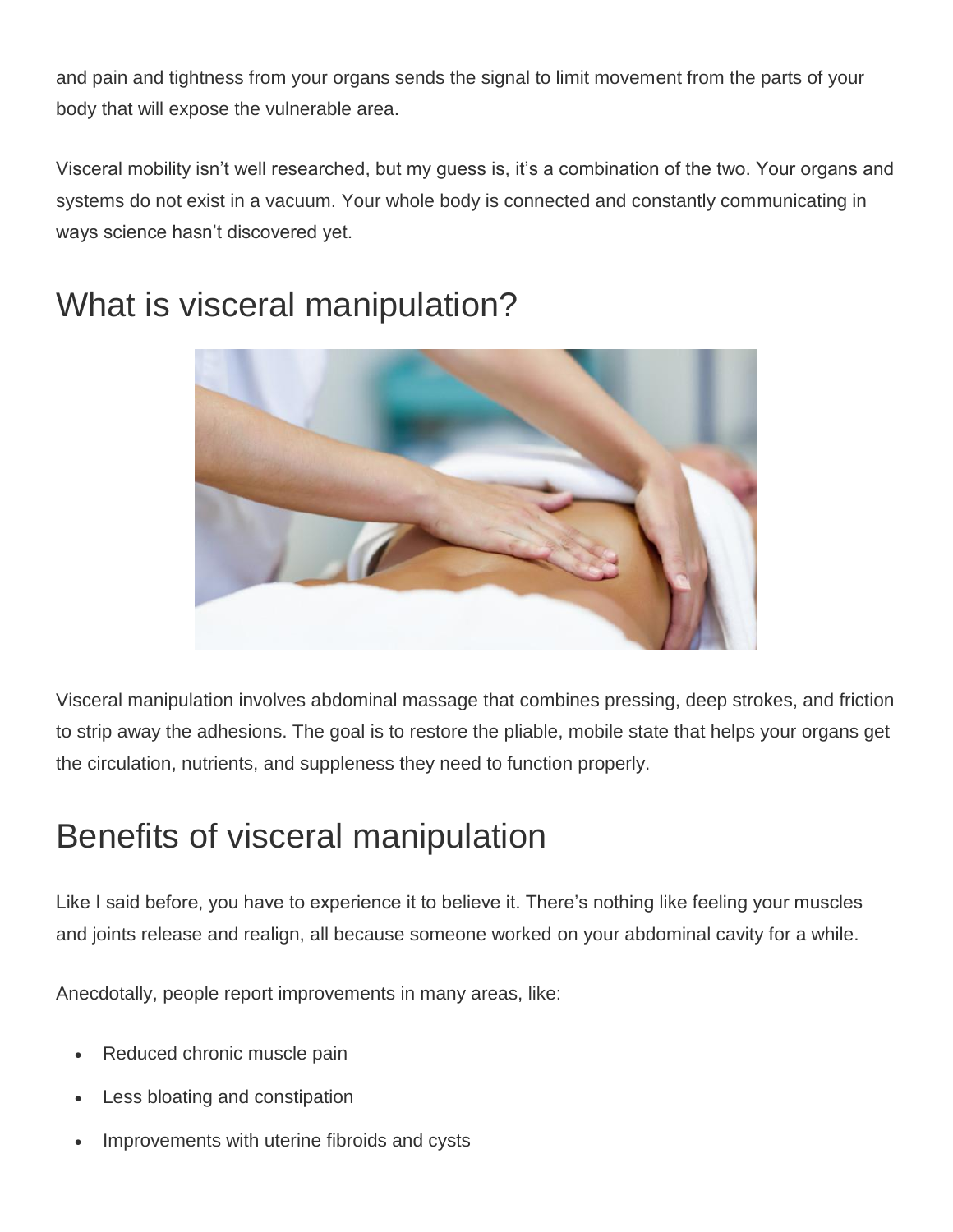- Reduced joint pain
- Improved sciatica
- Relief from carpal tunnel
- Less trouble from "old" injuries
- Diminished symptoms of fibromyalgia
- Improved digestion

These are only a small selection of the long list of things people report as benefits from visceral manipulation.

Visceral manipulation isn't well-researched. A lot of the research around it involves rat models, but results are worth paying attention to. Here are a few examples of things researchers observed about visceral manipulation so far:

- Prevented and broke up peritoneal adhesions in rats<sup>[\[2\]](https://blog.bulletproof.com/visceral-mobility-manipulation/#ref-2)</sup>
- Restored post-operative intestinal motility in rats<sup>[\[3\]](https://blog.bulletproof.com/visceral-mobility-manipulation/#ref-3)</sup>
- Reduced constipation in humans<sup>[\[4\]](https://blog.bulletproof.com/visceral-mobility-manipulation/#ref-4)</sup>

### What happens during visceral manipulation?



First, you will lie face-up on a massage or exam table. Your practitioner can feel your viscera — your major internal organs located in the abdomen — by lightly pressing through your abdominal muscles.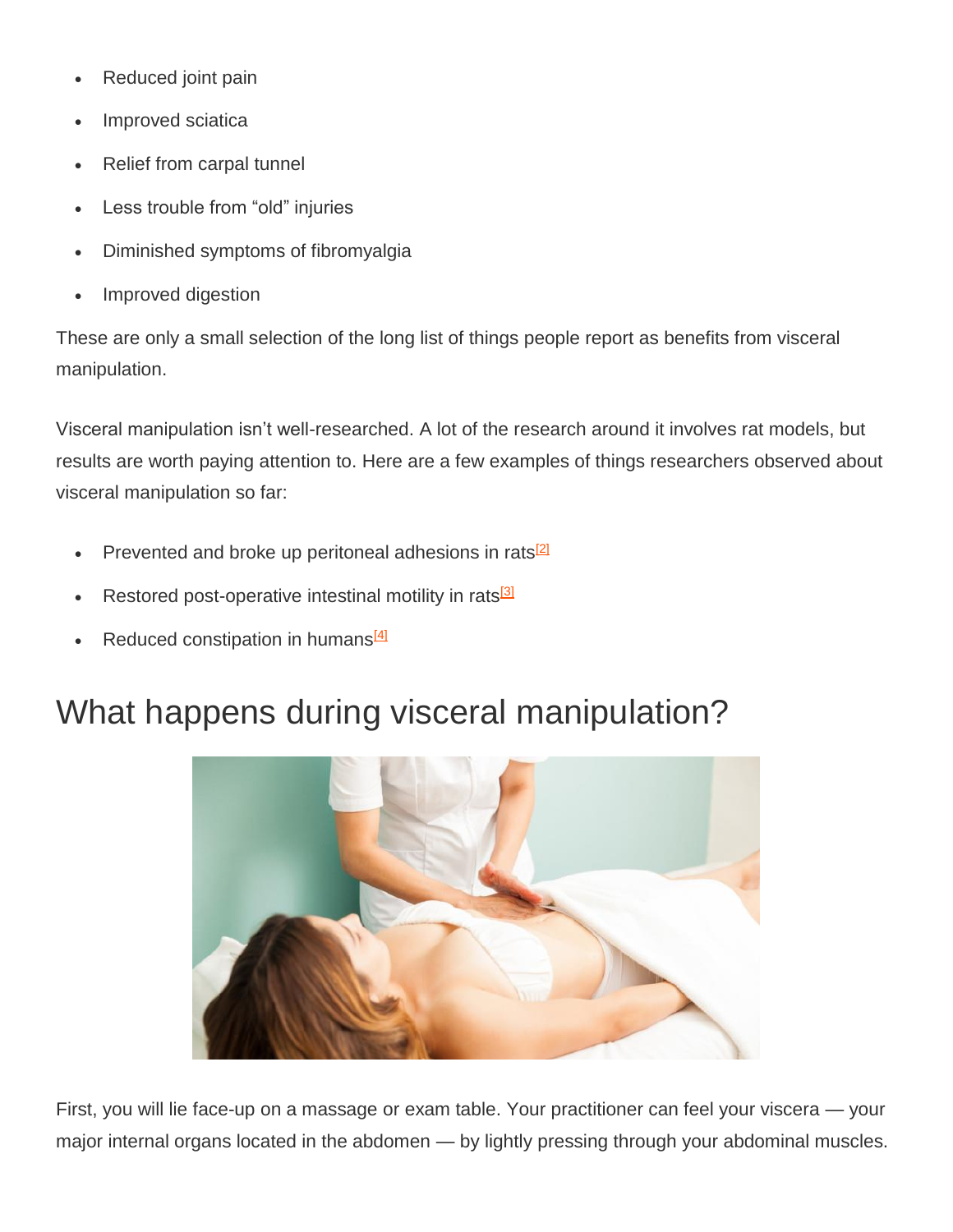Your practitioner's manual poking, pressing and massage action does three things:

- 1. **Reveals visceral adhesions**. A well-trained practitioner will know what healthy, mobile organs feel like, and will be able to determine whether your organs have tight spots.
- 2. **Helps you find your own tender spots.** Your practitioner will communicate with you throughout the procedure, asking whether you feel tenderness here or there when she presses. Speak up, and describe what you're feeling, even if it's barely noticeable.
- 3. **Breaks up adhesions.** Massaging and pressing stretches the collagen fibers that make up your fascia, which loosens tightly-bound fibers to break up adhesions. This releases the organs and allows them to move more freely.

Minor adhesions may resolve after one session. Tough, stubborn adhesions may require several sessions plus self-manipulation between appointments. Your practitioner will guide you.



#### How to do visceral manipulation to yourself

There's no replacement for targeted therapy with an experienced practitioner, but if you're not there yet or if you're between appointments, you can do your own gentle visceral manipulation at home.

## What you need:

- 6-8 inch diameter ball, either foam or inflated. The ball should have some give to it you should be able to press into it but not flatten it.
- Towel or yoga mat (optional).